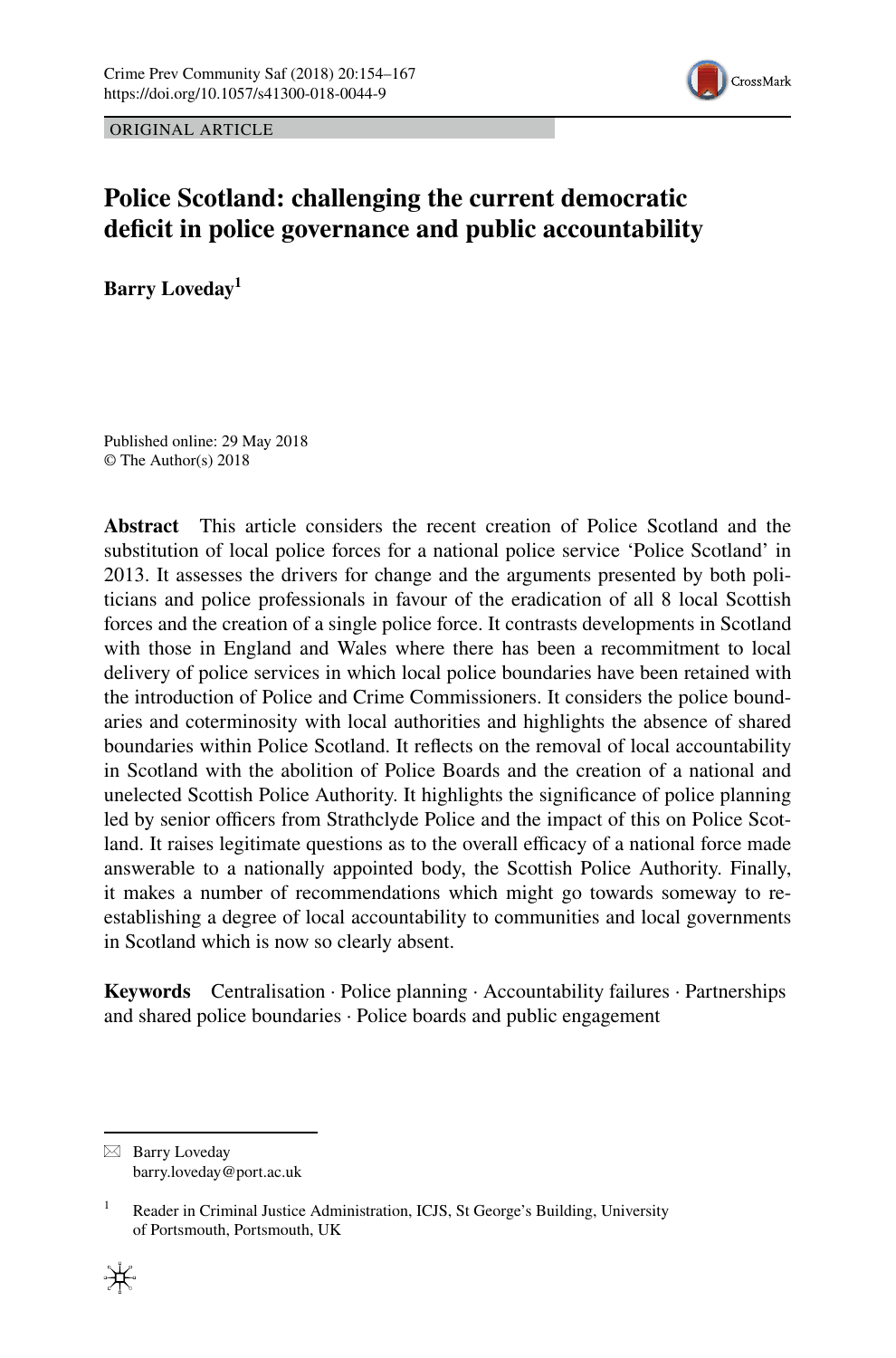# **Introduction**

As has been noted by academic researchers, there has been in recent years a remarkable divergence within the UK in terms of the approach to reforming police structures (Fyfe and Scott [2013](#page-13-0)). In Scotland, the decision was taken by the Scottish National Party (SNP) to move to a single service for the whole country which in a relatively short period of time led to the amalgamation of the remaining eight police forces in Scotland to form Police Scotland (Fyfe and Scott [2013:](#page-13-0) 121). This was to involve a decisive break with history and tradition in Scottish police administration (Fyfe and Scott [2013:](#page-13-0) 119).

Most notably this also involved the complete removal of any efective local authority role in police service delivery, the immediate result of the abolition of local Police Boards. These had, until the arrival of Police Scotland, exercised some infuence over local policing while also providing limited funding and calling the police to account. The latter responsibilities were, instead, to be relocated to the national level. This refected, as has been argued by observers, a decisive move to centralising policing and was fully intended to represent a clear break from the past (Fyfe and Scott [2013:](#page-13-0) 120).

Interestingly and in complete contrast to the Scottish experience, a decision was taken south of the border to move in the opposite direction. In England and Wales, the Police Reform and Social Responsibility Act (2011) was designed to signifcantly strengthen local police service delivery while also distinctly enhancing police accountability (Loveday [2013a](#page-13-1), [b:](#page-13-2) 106). The abolition of police authorities and the introduction of directly elected Police and Crime Commissioners (PCCs) appears to have achieved, in the main, the political objectives set for them (Loveday [2015a](#page-13-3), [b](#page-13-4): 115). Although still a relatively new development, it is clear that PCCs have been able to rebalance the relationship between police chiefs and elected officials (Loveday [2015a,](#page-13-3) [b](#page-13-4): 116).

This has been in part refected in the remarkable increase in the turnover of chief officers. PCCs have exercised, as demonstrated in the case of the chief constable of Avon and Somerset in 2015, their considerable powers in terms of hiring and requesting the resignation of chief officers. This may also be one consequence of the decision of the Home Office to no longer closely engage with local policing which is now considered to be the sole responsibility of chief officers and PCCs. This direction of travel, away from increasing centralisation, is set to increase as many big cities have opted to introduce directly elected mayors who can be expected ultimately to take over responsibility for the local police force. It is, however, balanced by a view from the centre that the National Crime Agency (NCA) which is directly accountable to the Home Secretary could be expected to take on a much wider remit and which will at some point include counter-terrorism and all serious-organised crime, on a national basis (Loveday [2013a,](#page-13-1) [b](#page-13-2): 100). The NCA role is intended to take pressure off local forces so that they no longer will be expected to exercise a multi-functional role.

However, it is noticeable that the Home Secretary has had to confront consistent pressure from police associations to introduce police force amalgamations to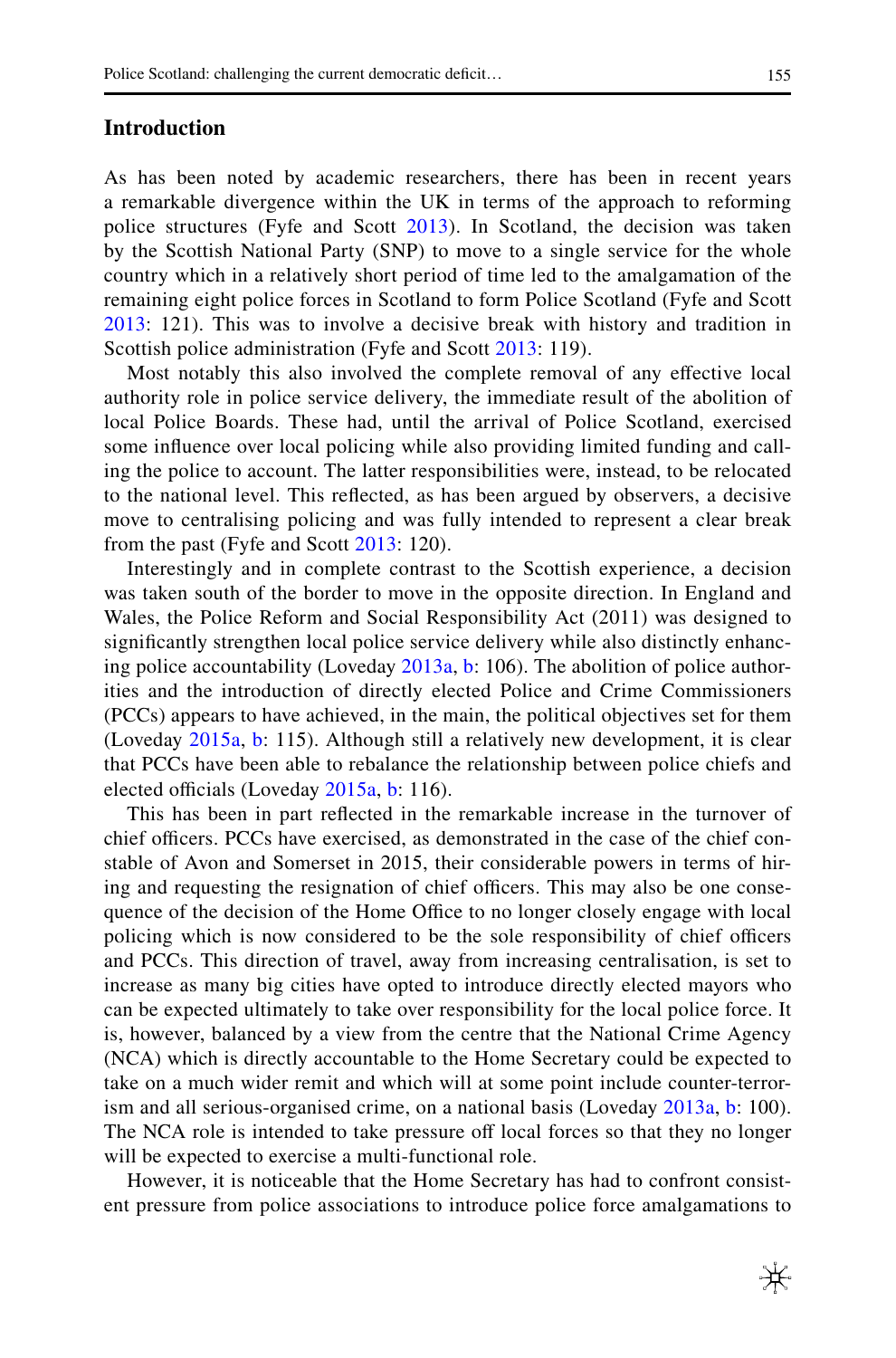create either large regional forces or a national police force. Most recently, this was to be demonstrated within the Steven's Report 'Policing for a Better Britain' (2013) which recommended the abolition of PCCs and the creation of Regional Police Boards. It is a matter of interest that Theresa May as Home Secretary refused to accede to this professional police objective. At a PSAEW annual conference in 2015, she was indeed, in defence of the new police governance in England and Wales, to cite Police Scotland as an example of what could go wrong. This demonstrated, she argued, that such restructuring was potentially regressive in that it did not generate the savings claimed for it but did serve to undermine local accountability (Hickey [2015\)](#page-13-5).

#### **Drivers for change**

The observations of the then Home Secretary are of interest. A central argument for the introduction of a national police force was to be based on the likelihood of substantial cuts to police funding and the need to make savings while at the same time protecting police establishment. Indeed, the then Chief Constable of Strathclyde was to publicly state that a national police force would protect police numbers as a result of saving made on infrastructure (Fyfe and Scott [2013](#page-13-0): 126).

Subsequently the Scottish Government's Outline Business Case (OBC) was to claim that a national structure would lead to savings of  $£100$  million a year while also protecting the 'magic number' of 17,234 police officers (Fyfe and Scott [2013:](#page-13-0) 126). To date no police restructuring exercise has, in the event, been able to clearly demonstrate major savings of the nature and size of that claimed for Police Scotland (Loveday [2006](#page-13-6): 12). More signifcantly perhaps, the determination to protect police numbers has long ceased to have any traction south of the border either. This is the consequence of a growing recognition that it is not police establishment but deployment of personnel which remains the crucial factor in terms of determining police efectiveness (Bayley [1994](#page-12-0): 4).

As has been found in England and Wales, for example, the steady and signifcant fall in acquisitive crime has occurred against a background of declining rather than increasing police numbers (Loveday [2015a](#page-13-3), [b](#page-13-4): 123). Moreover, the incremental nature of the growth of police establishment has also proved to be problematic. This was based on an (untested) assumption that more police could be expected to impact on the crime rate. Yet, the underlying problem as to what might be either the maximum or minimum number of police officers needed to provide effective policing was never really addressed and remains largely unanswered (Loveday [2006:](#page-13-6) 328).

It also appears to be the case that, rather unusually, in Scotland professional opinion as to the value of a national force proved to be divided. Many chief constables heading up the threatened 8 forces did not share the optimism of either the SNP or fellow chief constable of Strathclyde as to the benefts of amalgamation. They argued instead for a regional structure to allow for local demands and local diferences. In the event, concerns expressed by these officers were to prove to be fully justifed as the 'new model' police force was to make no allowance for difering regional or local interests and priorities.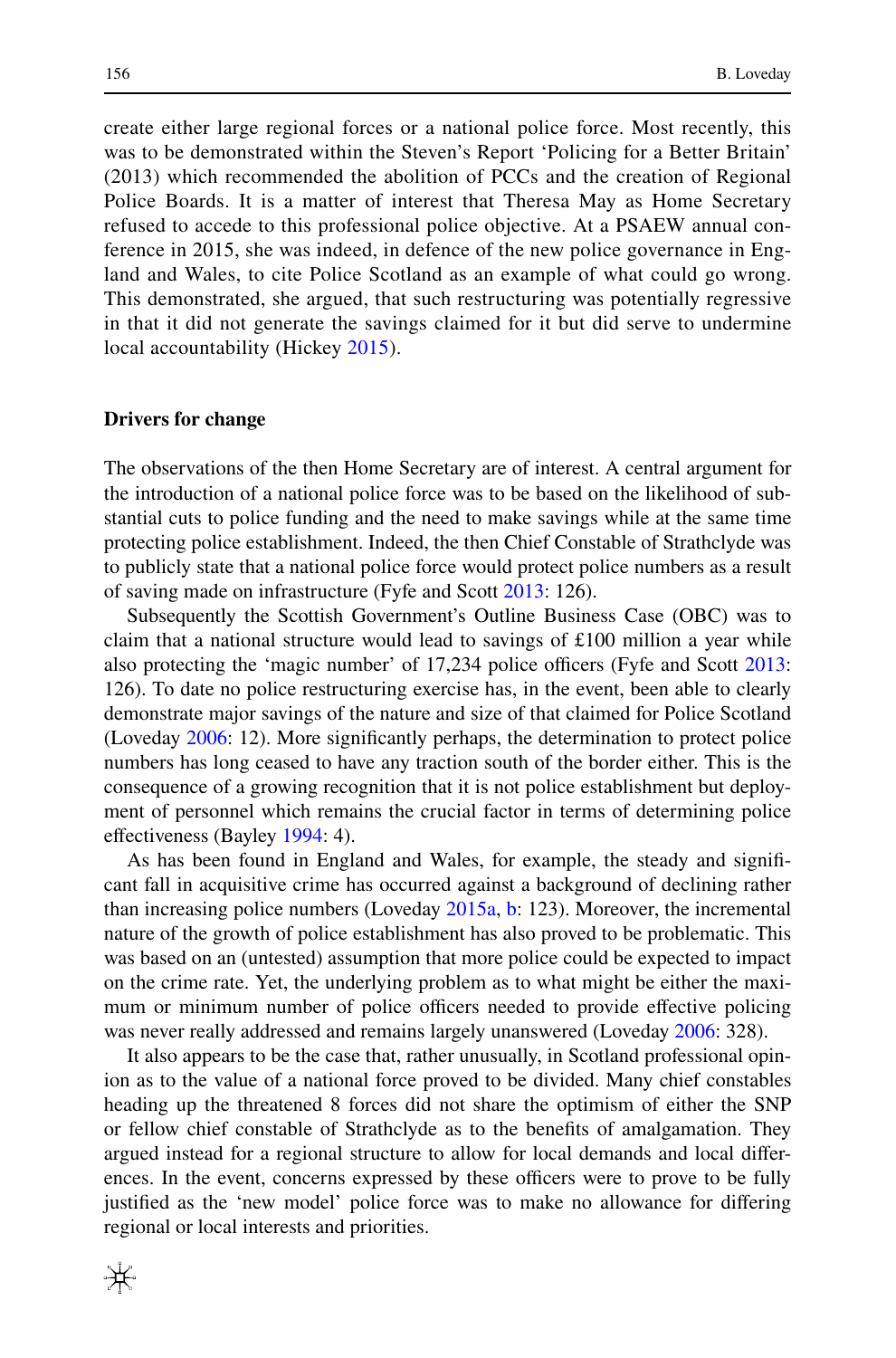#### **Planning a new police structure**

Initially planning for the reformed police service was to be the responsibility of the Scottish Government. However, in 2011 this was to be devolved to the Scottish Police College where the Sustainable Policing Project Team was located. The Team was to be led by a senior police officer, Neil Richardson, who at this time was also Deputy Chief Constable of Strathclyde Police (Fyfe and Scott [2013:](#page-13-0) 125). As a result, the reform process was to be largely controlled by the police and I shall argue that this was to prove to be a signifcant factor in its ultimate failure.

Thus two elements were to be exhibited within the project which should have exercised the minds of political observers. First, the plans arising from the project appeared to demonstrate a traditional police objective which has been, where possible, to remove their service from efective local oversight and accountability (Reiner [2010](#page-13-7): 227). This has been a long-term feature of police interpretations of efective policing. Based on a 'Professional Policing Model', it has, as its objective, a signifcant enhancement of police operational autonomy (Reiner [2010](#page-13-7): 227).

This feature of 'police governance' is not, of course, confned to Scotland. Most recently, the Independent Steven's Independent Commission on policing and future police governance in England and Wales was to recommend the immediate abolition of PCCs, the creation of large regional police forces and the creation of Police Boards consisting of indirectly elected councillors. As an example of the search for police hegemony, these proposals were difficult to beat (Stevens [2013\)](#page-13-8). They did have, however, all the hallmarks of the 'professional policing' approach. If implemented, these proposals would have served to resurrect chief officer autonomy while strengthening police operational independence (Loveday [2013b\)](#page-13-2).

In Scotland, this outcome was to be achieved by way of the abolition of local Police Boards and the absence of any local accountability mechanism within the new structure. The identifcation of local commanders for the 32 district authorities might be seen, at best, as a kind of tokenism to the locality as does the requirement for both parties to agree a local 'policing plan', the signifcance and status of which remains quite uncertain. Thus, for example, under the new model, central direction from the chief constable, on 'operational policing grounds' can be expected to override any previously agreed local commitments. As a consequence of that, local 'accountability' to the districts might be best described as being symbolic rather than real. Moreover, the police structure developed by the Project Team also ensured that there would be no shared boundaries between police and the districts. Thus, below the central command, 14 police divisions were established which ensured there could be no coterminous boundaries between police divisions and the 32 local districts (Fyfe [2014](#page-13-9)).

## **Experience of police and community partnerships**

This approach provides a clear contrast with police structures south of the border. Since the introduction of the Crime and Disorder Act in 1998 police forces have been encouraged to create coterminous boundaries between police Basic Command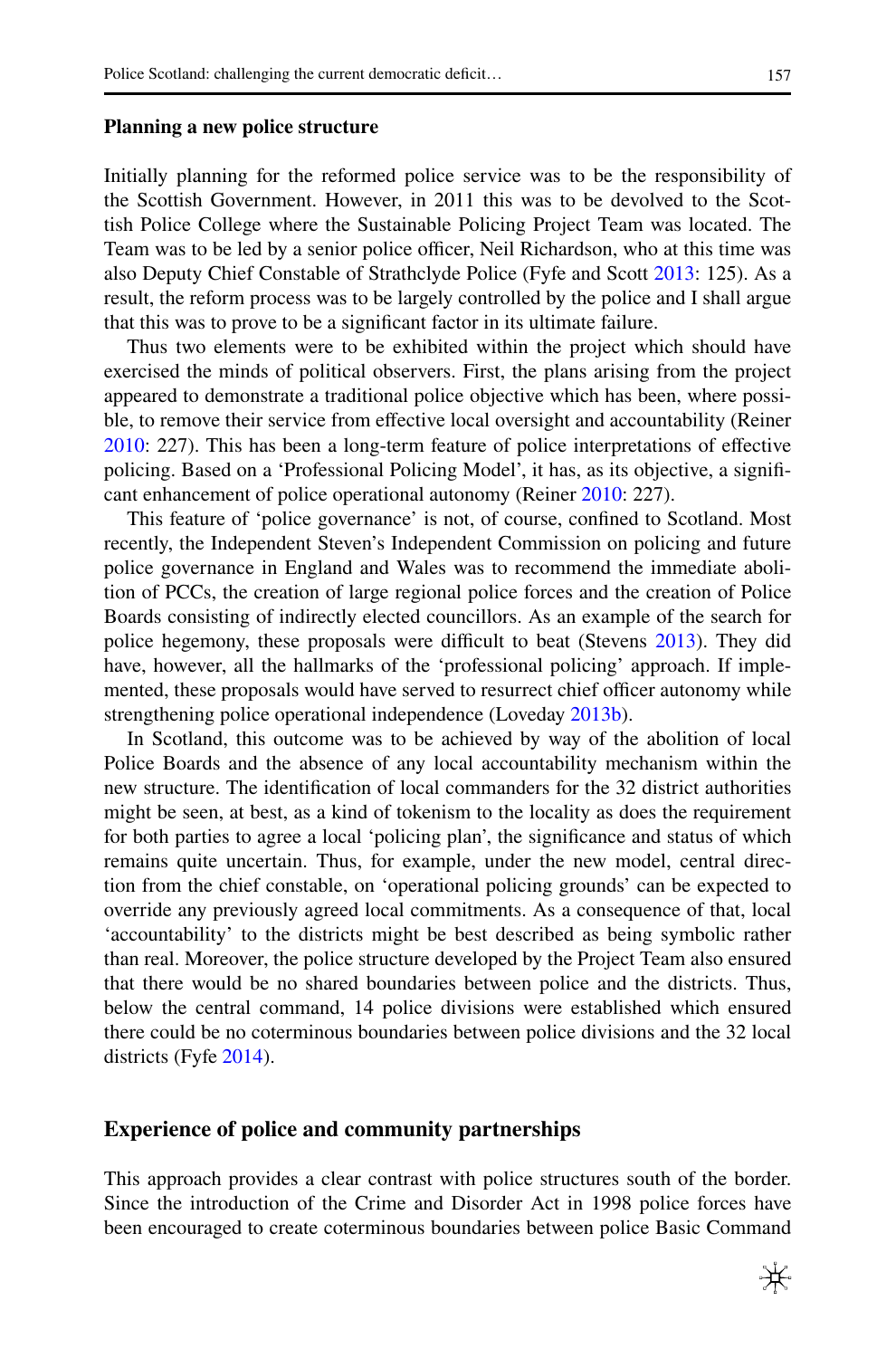Units and local district and unitary authorities. Although recent fnancial demands have placed pressure on this arrangement, the primary aim has been to create a closer relationship between local government and the police. The move towards coterminous boundaries was interestingly to be given explicit support by the Police Superintendents Association (PSAEW [2005](#page-13-10)).

#### **Police perceptions of the value of local partnerships**

In a far-sighted document produced by this association, it was to be argued that the single most important factor determining the efectiveness of the BCU was establishing shared boundaries (PSAEW [2005](#page-13-10)). This was because it was recognised that efective policing could be better achieved through partnerships with other agencies, most notably if not exclusively, with local authorities (Loveday [2007](#page-13-11)). Such was its commitment to partnerships the PSAEW was, at this time, to also recommend that the local authority should be involved in the selection of the local police commander (PSAEW [2005](#page-13-10)).

Surveys of local commanders undertaken in 2002 to identify the greatest pressures facing them in terms of demand on police resources demonstrated why a partnership approach made sense. The responses of local commanders (police superintendents) indicated that while gun crime, organised and violent crime did not loom large in terms of their incidence in the BCU area, other problems certainly did. These, however, were linked overwhelmingly to ASB-related incidents and alcoholdriven antisocial behaviour (Loveday and McClory [2007\)](#page-13-12). Local police commanders were swamped with problems associated with excessive alcohol use and alcoholrelated disorder. A second survey undertaken in 2007 was to replicate these fndings and fully supported the PSAEW position that partnership arrangements with other agencies could be seen as being a central element to any efective response to the problem (Loveday and McClory [2007\)](#page-13-12).

In the absence of any similar survey undertaken in Scotland, it is difficult to make any clear comparisons. There must, however, be an assumption that outside of the largest conurbations the threat of violent crime is likely to be overshadowed by similar low level but very frequent ASB- and alcohol-related incidents. This matter does go beyond the determination of types of crime dealt with by police forces. It is now acknowledged that the problem of public fear of crime has as much, if not more, to do with antisocial behaviour as it ever does with 'crime'. Trying to impact on ASB can be viewed, as a result, as providing a major priority for police services through-out the UK (HMIC [2010;](#page-13-13) Loveday and McClory [2007\)](#page-13-12).

It is of interest to also recognise that while the PSAEW was to highlight the reality of demands on police managers, elsewhere the police organisational culture continued to attach an overwhelming importance to violent crime, organised crime and gun crime. As long ago as 1990 within the Operational Policing Review of that year, it had become evident that these police priorities did not match those of the public (OPR Joint Consultative Committee [1990\)](#page-13-14).

Public priorities proved to be much more prosaic relating as they did to ASB, dog fouling and young people using public space (OPR [1990\)](#page-13-14). The latter did not exactly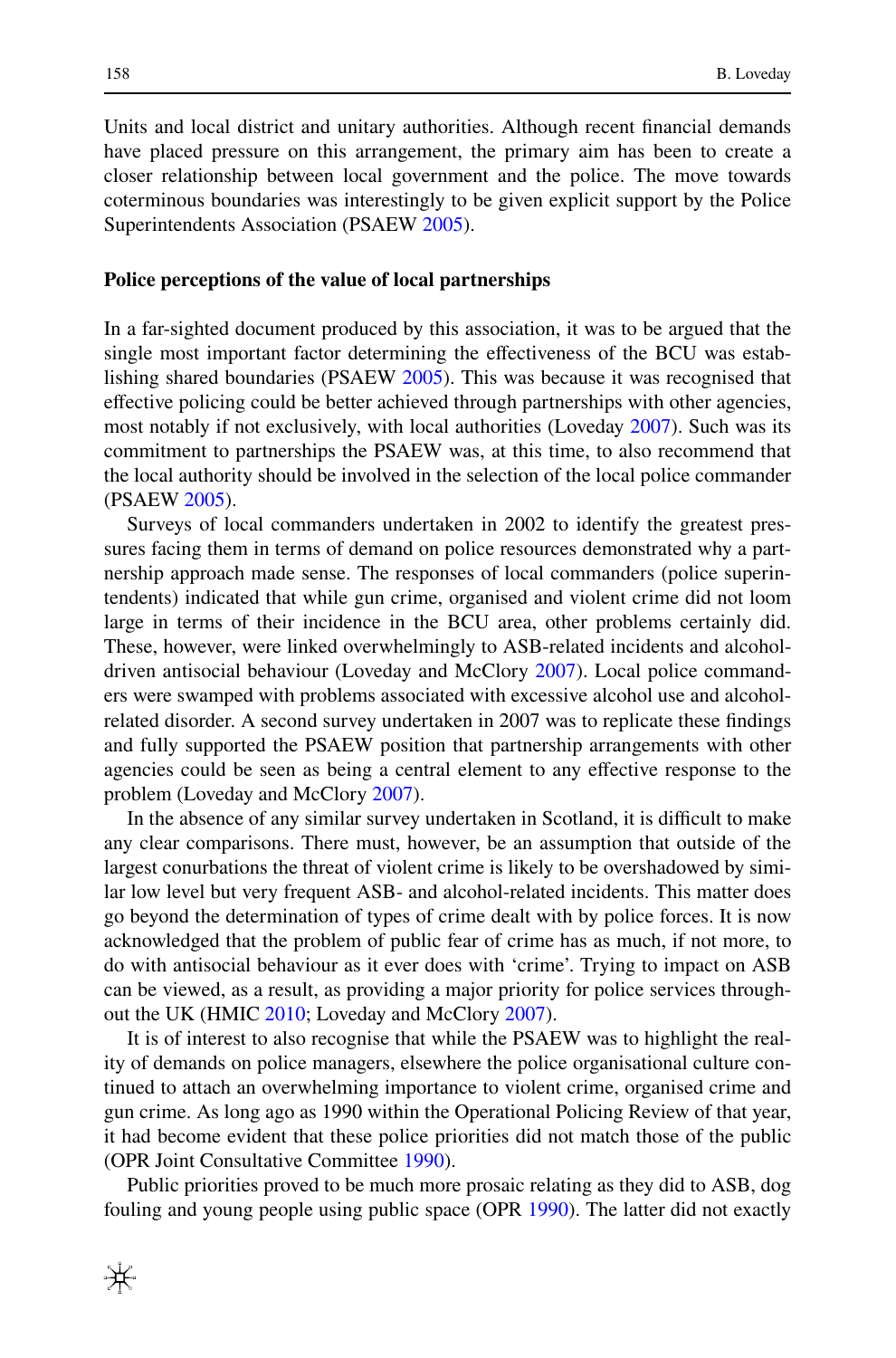capture the imagination of police professionals. Yet the major purpose of police reform south of the border has been a rather belated attempt to match up police priorities with those of the public. It has been concluded that as tax payers the public has a clear right, after all, to help determine current and future police priorities.

#### **The role and infuence of Strathclyde police**

A further driver for change emanated from the largest police force in Scotland. Strathclyde Police, led by a Chief Constable committed to a national force, (and also perhaps an expectation that he might lead it), has had, since regionalisation, within even the world of policing a somewhat aggressive image (Fyfe [2014\)](#page-13-9). This went back to the early amalgamations of the 1970s which led to the creation of 8 police forces within which Strathclyde with over 7000 police officers was far and away the largest force with the highest density of population (Davidson et al. [2016](#page-13-15)).

As has been argued, the push for regional or national police structures in Scotland has a long history (Davidson et al. [2016](#page-13-15)). As long ago as 1966, a motion was to be passed at that year's annual Scottish Police Federation conference in favour of nationalising policing in Scotland. Later experience of regionalisation, however, was to lead to a rejection by the Federation of any further amalgamations. This reaction arose particularly sharply in the Strathclyde region, where the police force embraced the urban conurbations of Clydeside, the mining areas of Lanarkshire and also the rural areas of Argyllshire and the islands (Davidson et al. [2016\)](#page-13-15).

As was to be argued by the frst Chief Constable of the region, David McNee, there were clear tensions between the need for 'standardisation and that of fexibility' (Davidson et al. [2016](#page-13-15)). Experience of Strathclyde was to result by 1976 in the Police Federation ending its support for the creation of a single Scottish service. It was reported that the Federation Secretary had stated that this could be expected to be 'an even greater disaster than regionalisation has proven to be' and that 'it was very hard to police an area like Mull and have the same policy in the East End of Glasgow' (Davidson et al. [2016\)](#page-13-15). As the same authors note in relation to this experience:

Arguably, the matter was not helped by the decisions that were made to roll out what had been the Glasgow City model across the new Strathclyde policing area (Davidson et al. [2016](#page-13-15)).

As has been argued, Glasgow's City Police were always subject to greater internal structural and procedural change than elsewhere. This was to mean that when the city's working practices were implemented across the region, change was to prove much greater than ever experienced in the more rural regional forces. Not for nothing was the new Strathclyde Police region to be dubbed by many officers as 'Strath-Glasgow' (Davidson et al. [2016\)](#page-13-15). This experience has an immediate application for the introduction of Police Scotland. Thus, the same 'Strath–Glasgow' model imposed in that region has now in efect been expanded to include the whole of Scotland. Interestingly, in this context, the same authors note of the roll-out of the Strath-Glasgow model that: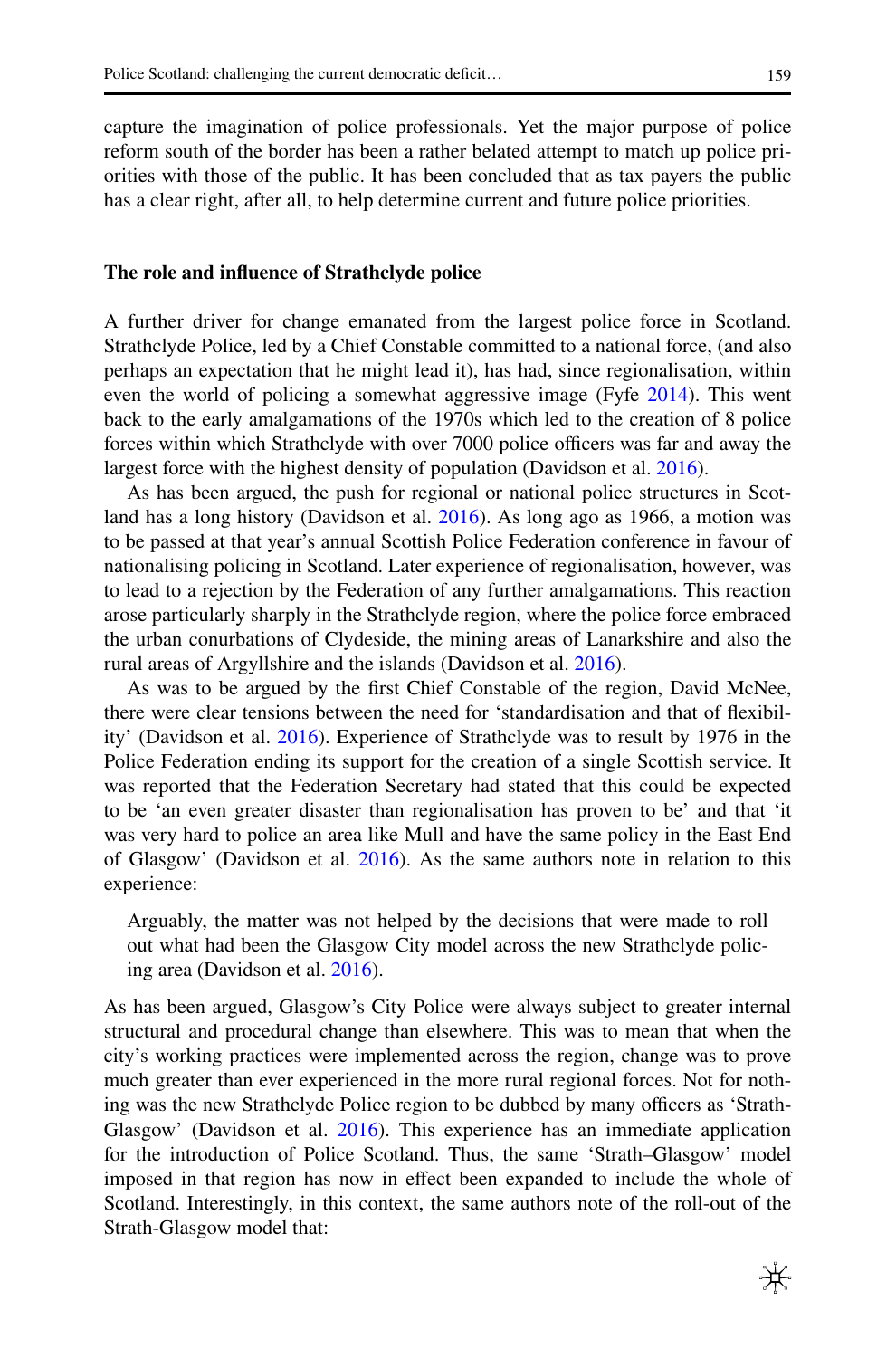Interviews do suggest that the introduction of any new policing model needs to be sufficiently flexible to recognise differences in local cultures and local needs whatever the larger structures, labels or identities that are formally set in place (Davidson et al. [2016\)](#page-13-15).

Some evidence of the impact of the roll-out of Strathclyde Police practices to the rest of Scotland has been provided by a local observer, who as secretary to the Federation's northern branch formerly served in the scrapped Northern Constabulary. He has noted how a signifcant change in operational policing took place 'on the basis of a few lines in a very large document' and stated that he was opposed to the idea that 'armed response officers were being deployed to deal with routine incidents' He added that:

At no stage did anyone envisage that the consequence of that would be officers walking about with pistols strapped to them at fetes and charity events. That is a signifcant change and the unwillingness to accept the sensitivities that provoked showed a disregard for the community I represent and was also ill-judged about what is required (Police Oracle [2015a\)](#page-13-16).

A similar problem was to be experienced in relation to recent use, by Police Scotland, of stop and search powers. It was to be discovered following the roll-out of Police Scotland that 'police carrying guns used stop and search 8000 times in just 1 year' and that this represented 150 searches being conducted every week by officers carrying guns on routine duties'. Although the chief constable later removed all armed officers from routine duties, it was argued that at any moment, without notice and without consultation, 'the decision could be reversed' and that this was known 'because that was what had happened before' (Police Oracle ibid [2015b](#page-13-17)).

Unfortunate incidents involving a death in police custody and an undetected road accident on the M9 only appeared to further highlight problems surrounding a more centralised police system where saving appeared to have been achieved by the closure of local police call centres. It led to a former politician to claim that Police Scotland had proved to be 'one of the worst performing police forces in history'. The same spokesman was to add that it was unlikely that the appointment of either a new chief constable or chair of the Scottish Police Authority would be sufficient to address the depth of the problems 'stemming from over-centralisation' (Police Oracle [2015c\)](#page-13-18).

#### **Responding to the problem**

Although contested by the Scottish Government, which remains wedded to the current structure of Police Scotland, it is apparent that this model has signifcant faws. Not the least of these is the complete removal locally of any community involvement into policing the immediate result of the abolition of the Police Boards. The problem has been compounded by the decision to establish a national police authority, the SPA, whose membership was to be based on appointment rather than election. Indeed, this development only ofers a further contrast to those implemented south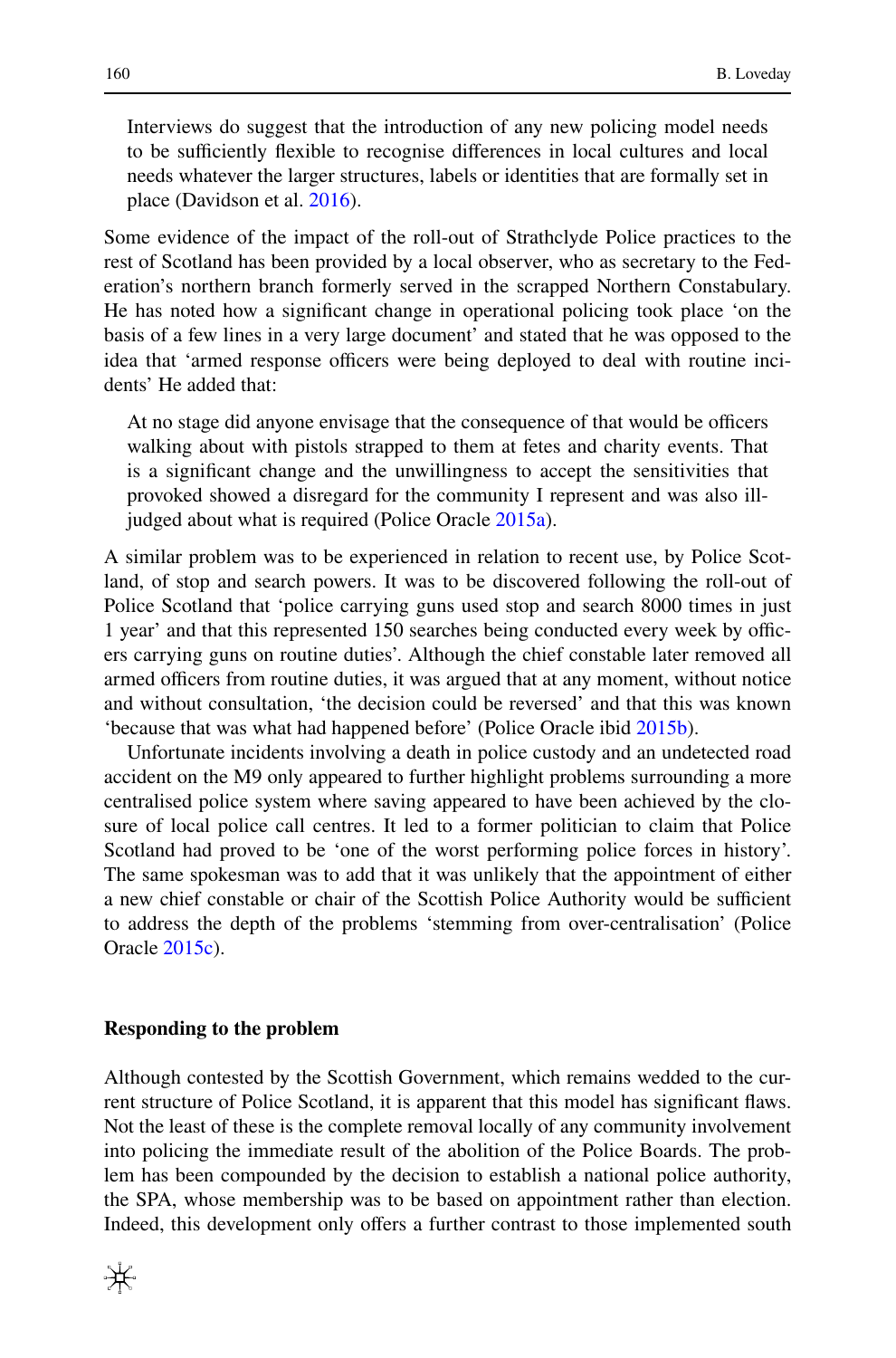of the border where direct election, for better or worse, has now assumed an ever greater signifcance (Mawby and Smith [2013\)](#page-13-19).

## **The Scottish police authority**

In addition to this, the SPA has exercised the limited powers accorded to it with considerable caution. In doing so, it appears to have only replicated the experience of police authorities in England and Wales (Reiner [2010:](#page-13-7) 228). One way forward in resolving the problem of SPA membership could therefore be to revise the criteria for membership. Given the role which it has been given (although perhaps failing to exercise), it could in future consist of members drawn from each of the local districts. While a membership of 32 councillors might be unwieldy, it would, at least, provide greater legitimacy while providing an efective channel for local representation.

## **Need for decentralisation**

The need for further internal reform has indeed been recently recognised in order to heighten the SPA's legitimacy and relevance (Malik [2017\)](#page-13-20). However, the absence of local district representation remains a matter of concern. As a result, local District engagement by way of membership of the SPA may offer the best way forward and would be a signifcant addition to just agreeing a local policing plan, which remains of doubtful value, at district level.

Some form of devolution it is argued is now clearly necessary. This might also go beyond 'regionalisation' to re-engage local communities. However, it remains of interest that in the referendum conducted in June 2011 it was to be discovered how limited the appeal of a national police force was to the public 'with most respondents preferring a regional structure' (Fyfe and Scott [2013:](#page-13-0) 126). A case has already been made for the creation of four 'regional force areas' with quasi-autonomous powers which could be established under the overall control of one chief constable in order to 'decentralise policing' (Police Oracle [2015c\)](#page-13-18).

#### **Failure of police leadership**

An admission of the degree of failure of the current national model has in fact already been made by the Scottish Government's First Minister. In a recent announcement Nicola Sturgeon has stated that, following the early departure of Stephen House the next chief constable would be required to face what were to be described as 'local accountability panels' in response to the evident democratic defcit occasioned by the introduction of Police Scotland (Police Oracle [2015d\)](#page-13-21). Sadly his successor as chief constable of Police Scotland, Phil Gormley, has already been placed on 'special leave' and will not, after all, be able to fulfl those requirements.

It might be argued therefore that if local accountability panels are to be the future vehicle of accountability there is a case for either re-establishing the local Police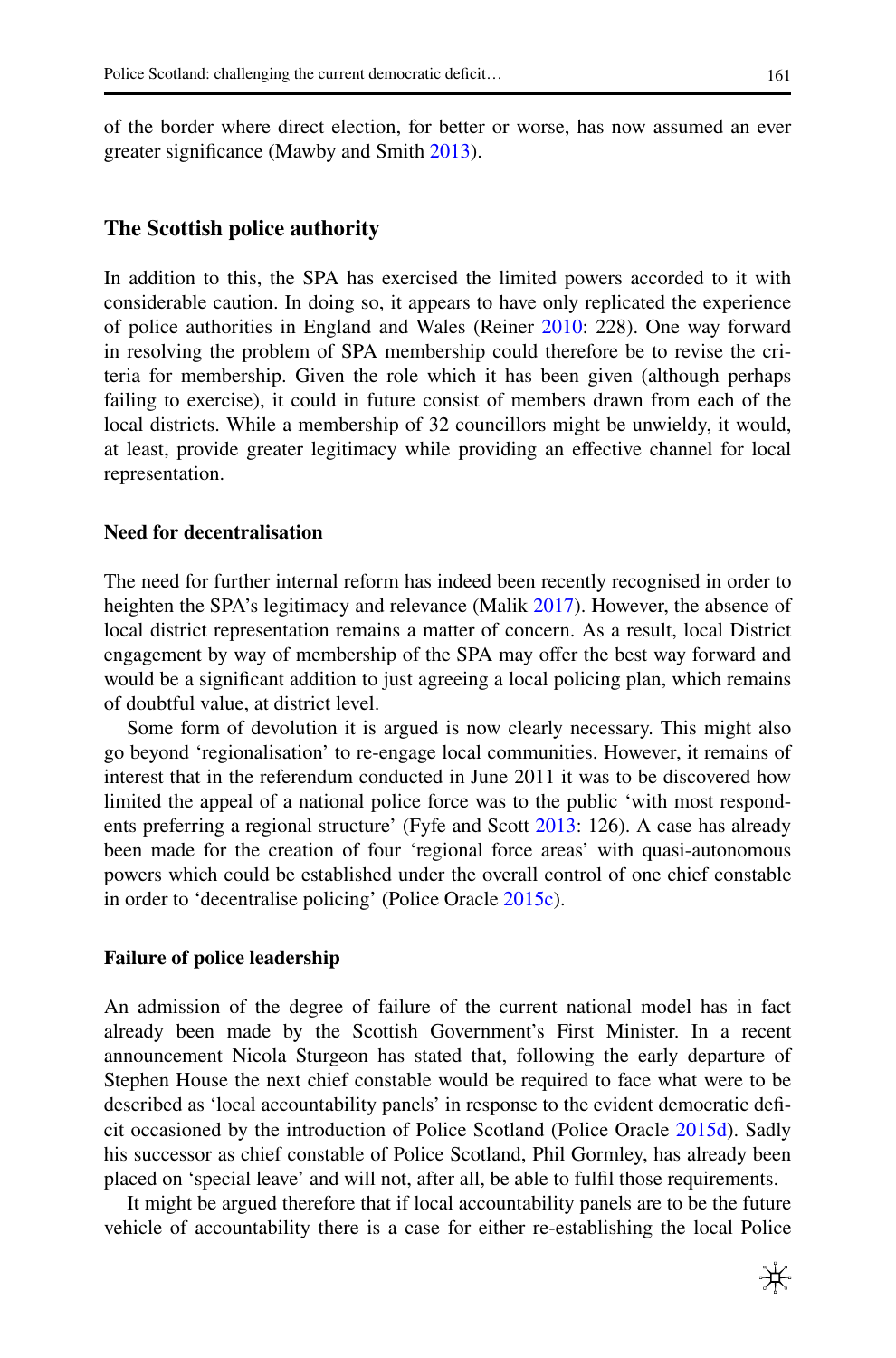Boards or giving the proposed panels the powers exercised earlier by these bodies. In their absence, the panels could become little more than talking shops. They need to have some authority and that is only derived from the exercise of budgetary (and other) powers. As argued by the leader of the Scottish Liberal Democrats in response to the growing crisis surrounding operational policing undertaken by Police Scotland:

A police force with no democracy is no police force for a democracy and the relationship between communities and police need to be strengthened (Police Oracle [2015b](#page-13-17)).

### **Identifying the value of local policing**

The same spokesman might also have added that the relationship of the police to the community remains a vital element in sustaining the overall efectiveness of the police. This is because the police remain overwhelmingly dependent on information being given to them by the communities they police. It is this feature of policing rather than police specialisation that largely dictates police performance. This dependency is perhaps best summarised by Reiner who has noted that:

The major fndings of studies of the process by which crimes are cleared up is that the prime determinant of success is information immediately provided by members of the public (usually the victim) to patrol officers or detectives when they arrive at the scene of the crime. If adequate information is provided to identify the culprit fairly accurately the crime will be resolved; if not, it is almost certain not to be (Reiner [2010](#page-13-7): 119–200).

The need for good community links to generate information which can be of value to the police has most recently been again emphasised against the background of potential terrorist activity. Commenting on the fact that in Paris the Police National has never sought to establish a community dialogue with ethnic communities, one police officer was to state that in France, 'Police do police work and it is not my job to play football with the kids in the communities' (Connett and Forrester [2015](#page-12-1)). It may have been that failure which demonstrated the limitations of this approach. It may also explain why the Paris terrorist attack proved to be such a surprise to the police.

In London, the situation may well be diferent not least because of the level of intelligence collected by PCSOs deployed in many of the potentially most problematic communities. It has been recently argued that PCSO intelligence now provides the basis within the MPS for its daily intelligence briefngs, and these are delivered to response and proactive police units across London (Loveday and Smith [2014\)](#page-13-22). Here, the diverse backgrounds of PCSOs and their ready availability for visible patrol appear to signifcantly add to their intelligence function.

Encouraging community engagement may well provide a greater advantage over investment in police specialisms. Specialisation has, by way of high abstraction rates, served to remove ever greater numbers of warranted officers from general policing and patrol activity. Specialisation can therefore come at a potential cost in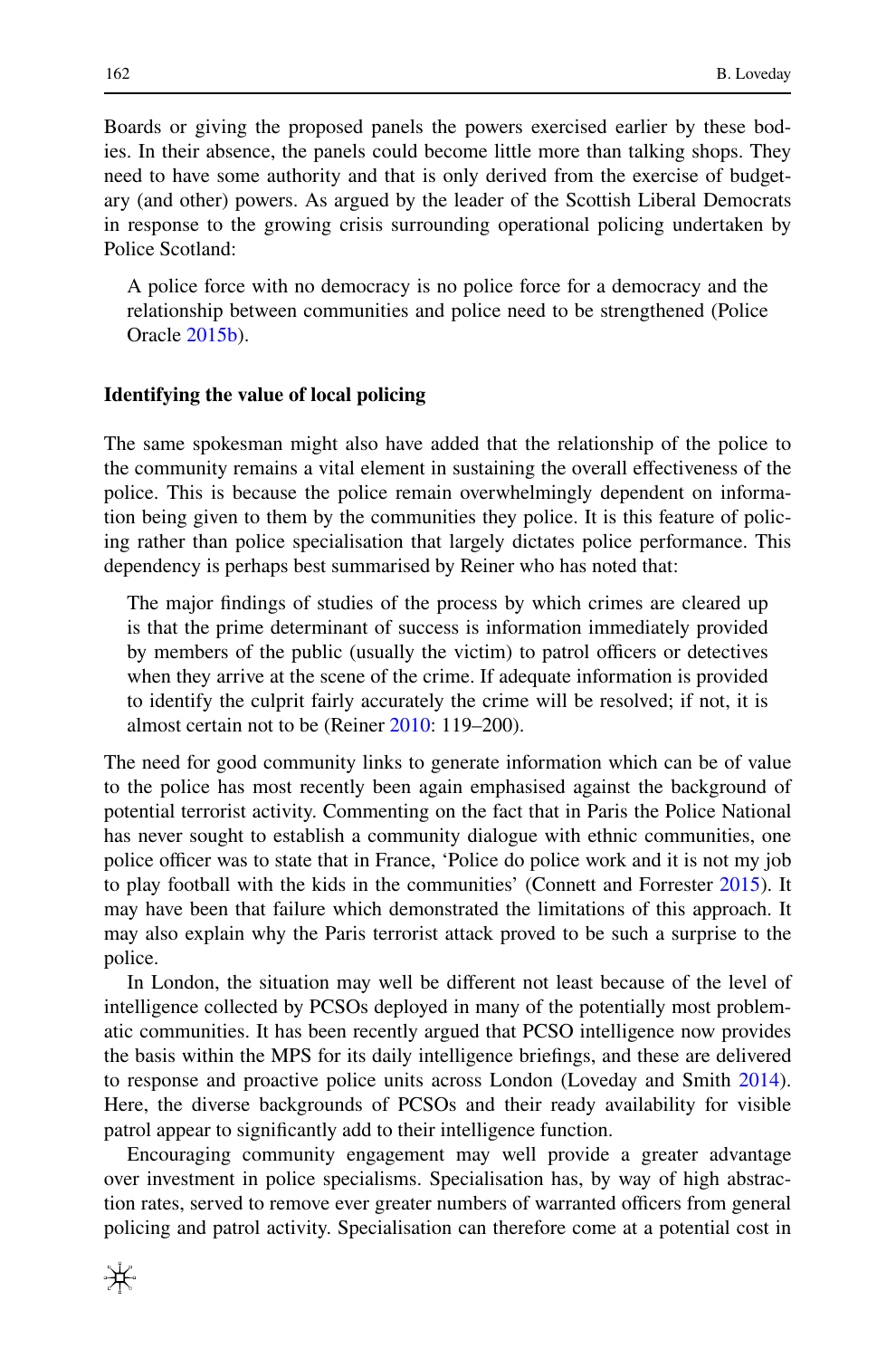terms of community relations (Loveday [2007:](#page-13-11) 14). Yet, a recent defence of Police Scotland has proved to be its ability to support greater specialisation. Thus, the Scottish Government has argued that a single service had both removed artifcial barriers of previous force areas and a major beneft was seen to be to 'provide better access to specialist services and equipment than ever before' (Police Oracle [2015c\)](#page-13-18). Whether this gain matches the loss of both local identity and contact with the community might be contested.

### **Organisational change**

Further restructuring could be potentially destabilising. Yet the extreme nature and extent of the organisational dysfunction exhibited by Police Scotland requires further consideration in terms of how, in future, police services might be better delivered. Evidence suggests that local police forces are best able to provide both local visible policing and reassurance to communities (Loveday and Reid [2003](#page-13-23)). A strong commitment to local delivery of service should therefore become the guiding light of any further organisational change.

If a national police system is to be retained, it should be balanced by structures that reinforce both local delivery and local accountability. This could be made the joint responsibility of the PSA and local districts. The latter should also be given a role in local police fnance by reintroducing a police precept, being involved in the choice of local commander and additionally a role in responding to public complaints against the police. Most of these responsibilities have been accorded to PCCs in England and Wales while a number have already expanded their role to include engagement within the complaints process. The importance of transparency in the complaints process was recognised by Theresa May when Home Secretary when she agreed to public hearings in police complaints cases. This may serve to challenge an organisational culture that can encourage both professional dominance and a degree of opacity which might be seen as quite foreign to any advanced European democracy (Reiner [2010](#page-13-7): 216).

#### **Convention of constabulary independence**

It may now also be appropriate to begin challenge the convention of constabulary independence or, at least, how this is interpreted within the police service. At its most basic operational independence should mean that no politician is able to tell the police who they should arrest. Thereafter, the convention may need clarifcation. This is because the police service has over the recent past sought to expand its remit to the extent that any efective oversight has proved difcult to sustain (Loveday and Reid [2003\)](#page-13-23). The lack of oversight has within some police forces had unfortunate consequences as exampled by South Yorkshire Police and the Hillsborough disaster (Loveday 2012).

There is a clear need to engage with the police force and this is, in England and Wales, now being actively encouraged by the Home Secretary. The convention of constabulary independence has been, however, most recently subject to review by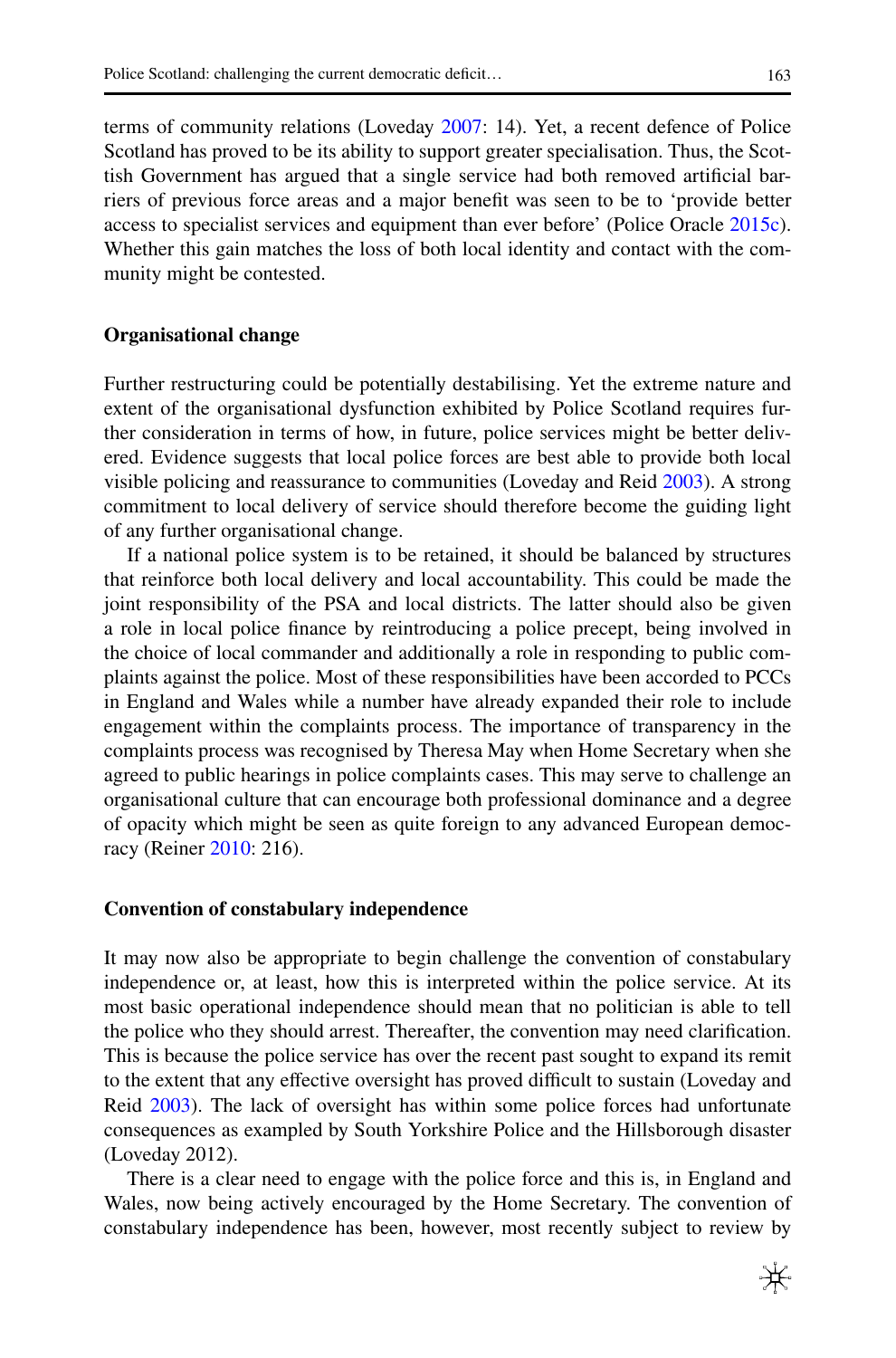the English courts. In a recent case involving the former chief constable of South Yorkshire, the Court of Appeal was to fnd that the Police Reform and Social Responsibility Act 2011 in giving the PCC wide powers, overrode earlier protections provided by the 1964 Police Act and the Blackburn case to chief officers (see Regina –v- South Yorkshire PCC [2017](#page-13-24)).

A similar reorientation and engagement might be of value within the Scottish context. This is because much of what the police do (and don't do) is and will remain highly political. It is therefore entirely appropriate that decisions over police priorities and initiatives should be the subject of debate and contested when necessary. Moreover, the police service should no longer be able to evade public challenges by reference to the convention of constabulary independence. Recent experience of both the attitude and behaviour of the frst Chief Constable of Police Scotland to his public duty of accountability to government bodies suggests there might be a ready agreement with this within both the political and public arena.

It remains the case that traditionally within the Scottish experience of policing there has been, in the past, a clear commitment to local democratic control of the police. As has been argued in relation to the Royal Burghs in the twentieth century, there was a strong sense of civic pride and identity that was expressed through the 'rhetoric of democracy in which it was argued that local police forces should be accountable to local people' (Davidson et al. [2016](#page-13-15)). As the same researchers suggest:

Sense of community was associated with local autonomy in opposition to the centralising state and was articulated through a sense of place. Moreover local meant 'civic'. These beliefs, which were cultural and political, remained pretty much intact until the early 1960s. Supporters of amalgamation tended to make arguments that, in contrast, were fnancial and logistical (Davidson et al. [2016](#page-13-15)).

Interestingly, many of those observers of the move to full amalgamation were to later declare that while they did not know of very many advocates of the single service—'it had proved to be a fnancial imperative which had driven it' (Police Oracle [2015c](#page-13-18)). The threat of fnancial cuts and a questionable defence by way of police establishment were indeed major drivers for Police Scotland. Together, these constituted the burial party for the last vestiges of local civic responsibility for the police service in Scotland. This has been, on balance, a singularly high price to pay for questionable efficiency savings and police specialisation upon which the argument for Police Scotland was to be based and, thereafter, defended.

#### **Need for further restructuring**

It is apparent that in relation to Police Scotland defending the current structure is not an option. There is a need to address the gaping democratic defcit created by the national police model which has efectively eradicated both local engagement and the accountability of the police. As a result, some structural reform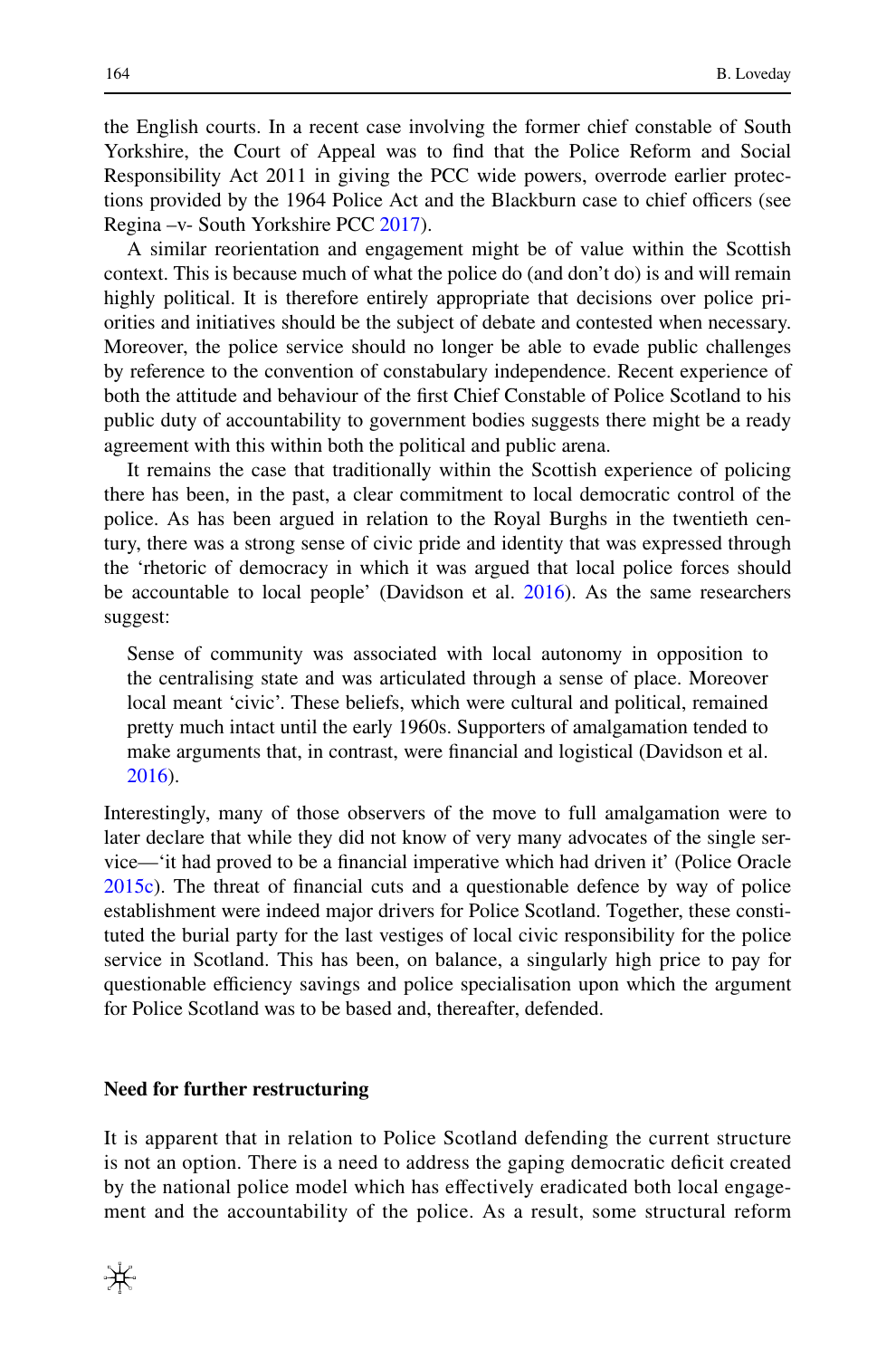will be needed and while politically it may prove difficult to admit to open failure it is clear that in the case of Police Scotland, further 'fne tuning' might be entirely appropriate.

How this takes shape will be the subject of debate but the problem of overcentralisation of power occasioned by the creation of Police Scotland should be addressed. If this structure remains in place then strong local counterbalancing bodies should be contemplated. This is, however, never likely to be achieved by way of local 'accountability panels' proposed earlier by the First Minister.

A much more stable and meaningful basis for accountability will need to be created if local public opinion is to be satisfed. This could take the form of the resurrection of local Police Panels by each of the districts. They should work in partnership with other local services and be based on shared local boundaries. They should also be given a statutory responsibility for determining local police priorities and ensuring that local interests are not overridden by the Chief Constable. Powers given to these bodies might include joint appointments of local commanders and some budgetary responsibilities. To entrench the element of local engagement, some thought might be given to replicating developments south of the border where elected authorities take up a more meaningful role in dealing with public complaints against the police.

#### **The case for a regional tier of policing**

It is also evident that given Scotland's difering demography an intermediate regional police structure will need to be put in place. While localism and local delivery of policing is to be always preferred, it is clear that a regional tier of service delivery is needed. Here, the number of regional police commands deemed to be appropriate would be subject to both public and professional debate. However, it would appear that the earlier concerns expressed by members of ACPOS prior to the creation of Police Scotland have proved to be entirely justifed. As they argued, the absence of a regional tier of policing has indeed placed far too much responsibility on the shoulders of a remote central command structure (Fyfe [2014](#page-13-9)).

There should be a regional police command which would have the responsibility for providing a platform for all strategic, blue light, emergency and other specialist services within the region. The logic of this proposal would be that a regional structure could be best able to refect the diferent characteristics and demands that are refected in a country the size of Scotland and which exhibits such difering social, economic and cultural characteristics.

Additionally, the 14 police divisions might beneft from further review. Here, the purpose would be to either reduce their number to conform to the proposed regional commands or to increase them to begin to establish coterminous boundaries with local authorities and upon which community safety partnerships might also be created. This would be a potentially challenging exercise. However, in terms of delivering joined up service delivery at local level, it could well repay further investigation.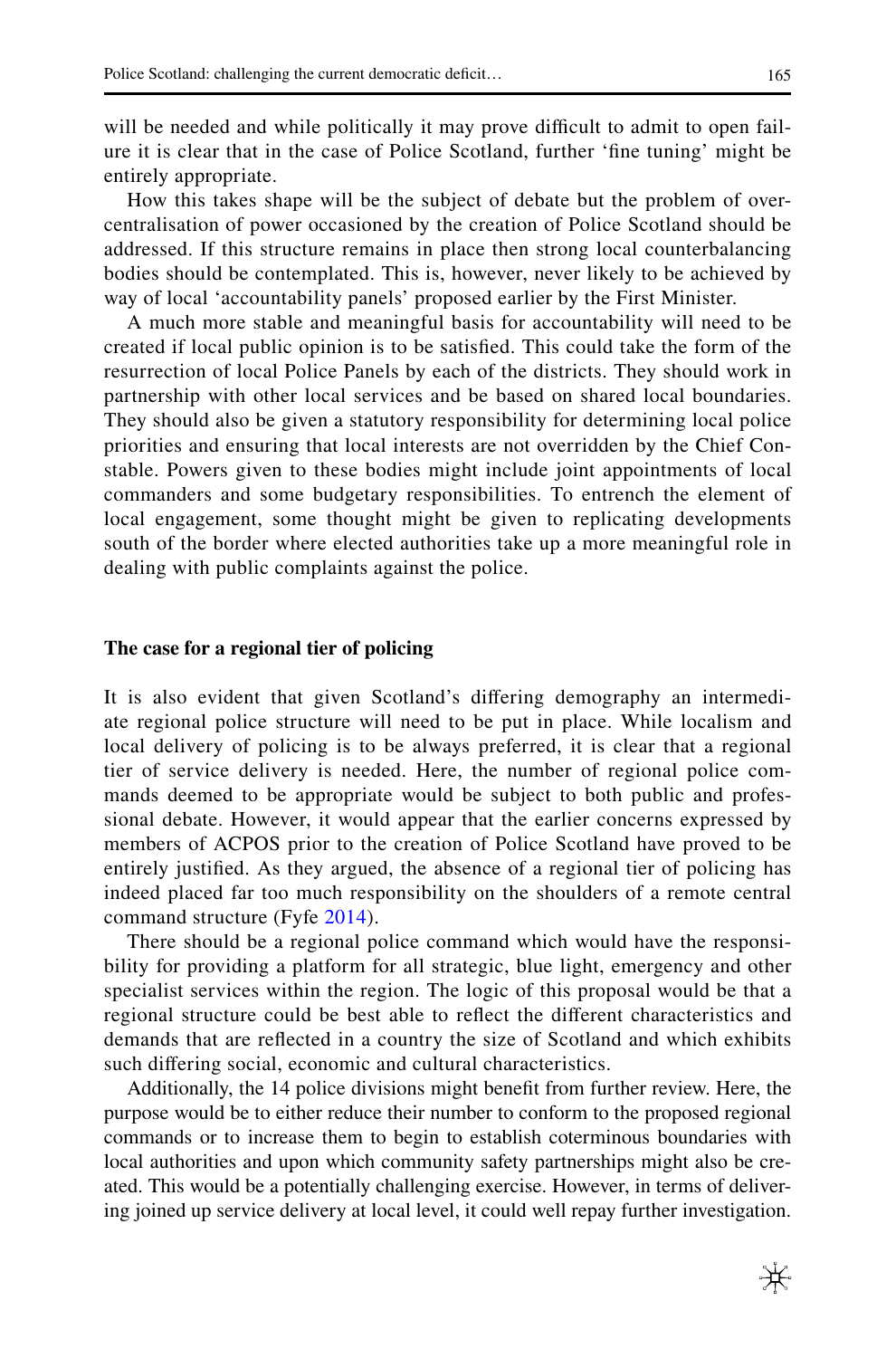#### **Strengthening the representational base of the SPA**

Finally at national level, it is also apparent that signifcant reform is needed. This would initially involve the SPA itself. There must be some concern that the authority made responsible for holding the chief constable of police to account has itself, no claim to either democratic legitimacy or elected authority. Earlier experience of police authorities across the Border suggests that many often fail to exercise the limited powers they hold. As a vehicle for encouraging efective accountability, they proved to be highly fawed (Reiner [2010](#page-13-7): 227). This feature of the police authority may have been replicated by the SPA.

Given this serious limitation, it might be of value to fully explore the signifcantly greater powers given to Police and Crime Commissioners in England and Wales. They are of a nature and extent that transcends any powers given to police authorities in the past. As has been argued by one PCC, the power of general competence given to PCCs within the 2011 Police reform and Social Responsibility Act meant that elected PCCs 'could in efect do anything that was lawful'. It is also signifcant that PCCs have been given responsibility for crime in their force areas. This has proved to be important in widening the remit of the PCC which goes well beyond that of accounting for only 'policing' (Hayes [2013](#page-13-25)).

## **Conclusion**

Widening the powers of the SPA in line with those of PCCs to include responsibility for crime would be of value as indeed might be introduction of direct election to that authority. However, in the absence of direct elections then representation by indirect election should form the basis of a reformed SPA. Here, the future membership of the SPA might consist of representatives drawn from the 32 districts. This would, at least, provide a real channel of communication for locally elected representatives who would be able to hold the chief constable to greater if not immediate account. It might also begin to address the signifcant democratic deficit occasioned by the creation of Police Scotland.

**Open Access** This article is distributed under the terms of the Creative Commons Attribution 4.0 International License (<http://creativecommons.org/licenses/by/4.0/>), which permits unrestricted use, distribution, and reproduction in any medium, provided you give appropriate credit to the original author(s) and the source, provide a link to the Creative Commons license, and indicate if changes were made.

## **References**

<span id="page-12-0"></span>Bayley, D. 1994. *Police for the Future*. Oxford: OUP.

<span id="page-12-1"></span>Connet, D, and D. Forrester. 2015 British police trusts in its work on the ground. The Independent on Sunday.